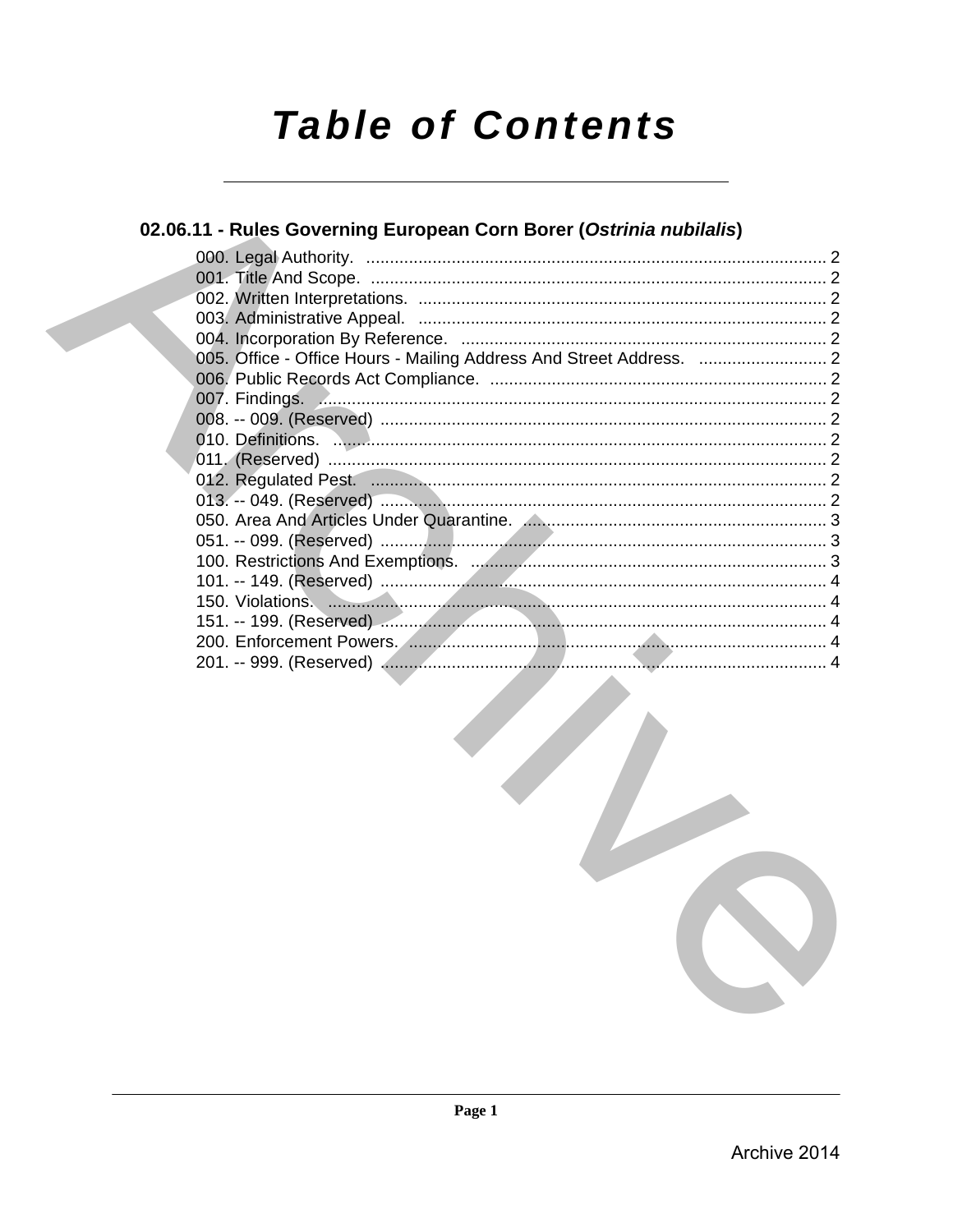#### **IDAPA 02 TITLE 06 CHAPTER 11**

#### <span id="page-1-0"></span>**02.06.11 - RULES GOVERNING EUROPEAN CORN BORER (***OSTRINIA NUBILALIS***)**

#### <span id="page-1-1"></span>**000. LEGAL AUTHORITY.**

<span id="page-1-2"></span>

| This chapter is adopted under the legal authority of Title 22, Chapter 20, Idaho Code. | $(5-3-0.3)$ |
|----------------------------------------------------------------------------------------|-------------|
| 001.<br><b>TITLE AND SCOPE.</b>                                                        |             |

**01.** Title. The title of this chapter is IDAPA 02.06.11, "Rules Governing European Corn Borer *nubilalis*)." (5-3-03) (Ostrinia nubilalis)."

**02. Scope**. This chapter has the following scope: These rules are to prevent the introduction of European corn borer into Idaho. The official citation for this chapter is IDAPA 02.06.11.000 et seq. For example, this section's citation is IDAPA 02.06.11.001, section's citation is IDAPA 02.06.11.001. **02.06.11 - RULES GOVERNING EUROPEAN CORN BORER (OSTRINIA NUBILALIS)**<br> **(a)**<br> **(b)**<br> **(b)**<br> **(b)**<br> **(b)**<br> **(b)**<br> **(b)**<br> **(b)**<br> **(b)**<br> **(b)**<br> **(c)**<br> **(b)**<br> **(c)**<br> **(c)**<br> **(c)**<br> **(c)**<br> **(c)**<br> **(c)**<br> **(c)**<br> **(c)**<br> **(c)**<br> **(c** 

#### <span id="page-1-3"></span>**002. WRITTEN INTERPRETATIONS.** There are no written interpretations of these rules. (5-3-03)

#### <span id="page-1-4"></span>**003. ADMINISTRATIVE APPEAL.**

| Hearing and appeal rights are set forth in Title 67, Chapter 52, Idaho Code. |  | $(5-3-03)$ |
|------------------------------------------------------------------------------|--|------------|
|                                                                              |  |            |

#### <span id="page-1-5"></span>**004. INCORPORATION BY REFERENCE.**

There are no documents incorporated by reference in this chapter. (5-3-03)

#### <span id="page-1-6"></span>**005. OFFICE - OFFICE HOURS - MAILING ADDRESS AND STREET ADDRESS.**

**01. Office Hours**. Office hours are 8 a.m. to 5 p.m. Mountain Time, Monday through Friday, except designated by the State of Idaho. (5-3-03) holidays designated by the State of Idaho.

**02.** Mailing Address. The mailing address for the central office is Idaho State Department of are, P.O. Box 790, Boise, Idaho 83701. (5-3-03) Agriculture, P.O. Box 790, Boise, Idaho 83701.

**03. Street Address**. The central office is located at 2270 Old Penitentiary Road, Boise, Idaho 83712.  $(5-3-03)$ 

#### <span id="page-1-7"></span>**006. PUBLIC RECORDS ACT COMPLIANCE.**

These rules are public records available for inspection and copying at the Department and the State Law Library.  $(5-3-03)$ 

#### <span id="page-1-8"></span>**007. FINDINGS.**

The establishment of the European corn borer would have a detrimental effect on the production, marketability, and export of corn for seed or consumption. The adoption of these rules will help prevent the establishment of the insect in Idaho. This insect is known to not exist in the state. (5-3-03) Idaho. This insect is known to not exist in the state.

#### <span id="page-1-9"></span>**008. -- 009. (RESERVED)**

#### <span id="page-1-10"></span>**010. DEFINITIONS.**

The Department adopts the definitions set forth in Section 22-2005, Idaho Code. (5-3-03)

#### <span id="page-1-11"></span>**011. (RESERVED)**

#### <span id="page-1-14"></span><span id="page-1-12"></span>**012. REGULATED PEST.**

European corn borer (*Ostrinia nubilalis*). (5-3-03)

#### <span id="page-1-13"></span>**013. -- 049. (RESERVED)**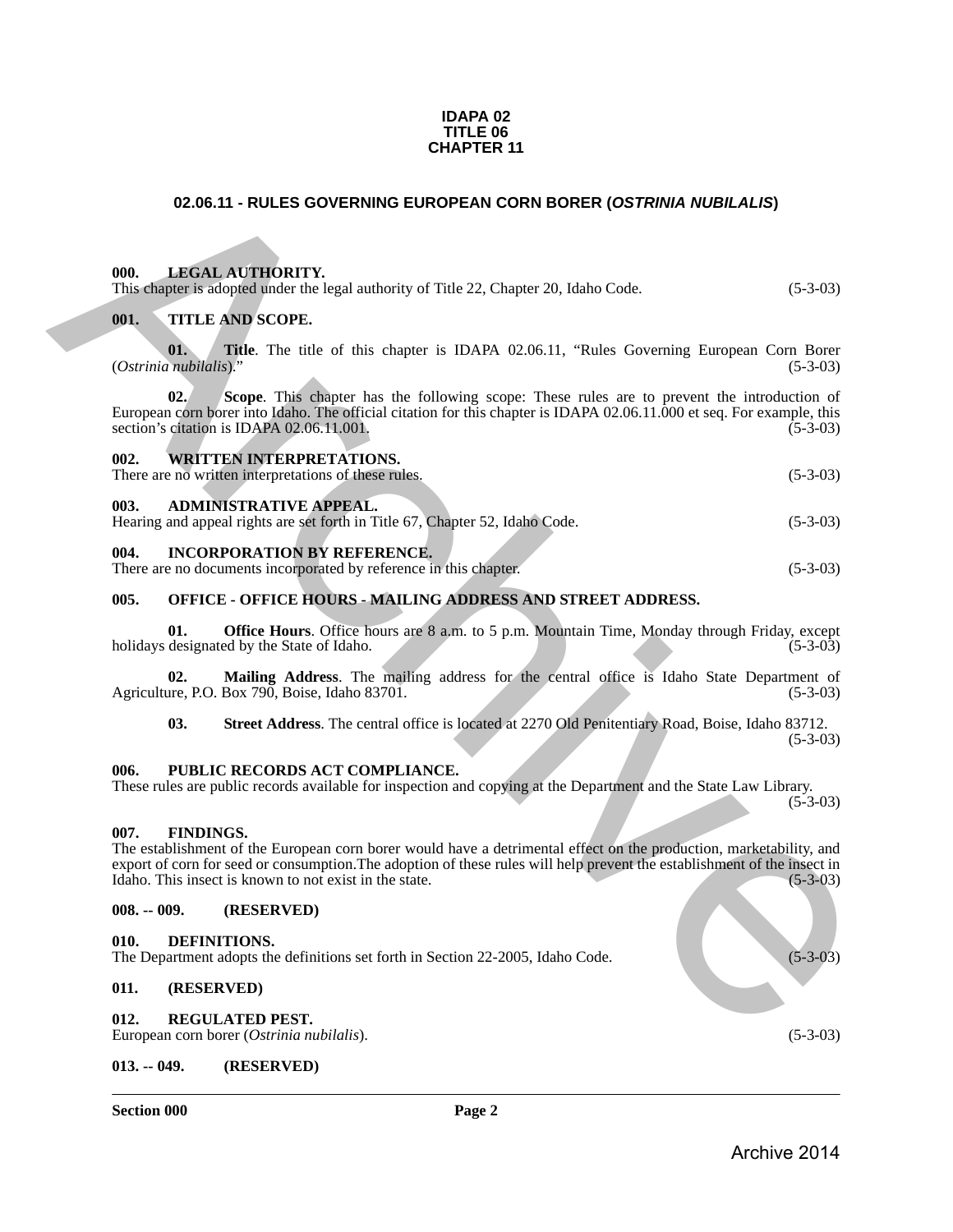#### <span id="page-2-0"></span>**050. AREA AND ARTICLES UNDER QUARANTINE.**

#### <span id="page-2-4"></span>**01. Infested Area**. (7-1-93)

**a.** Alabama, Arkansas, Colorado, Connecticut, Delaware, Georgia, Illinois, Indiana, Iowa, Kansas, Kentucky, Maine, Maryland, Massachusetts, Michigan, Minnesota, Mississippi, Missouri, Montana, Nebraska, New Hampshire, New Jersey, New York, North Carolina, North Dakota, Ohio, Oklahoma, Pennsylvania, Rhode Island, South Carolina, South Dakota, Tennessee, Vermont, Virginia, West Virginia, Wisconsin, Wyoming, and the District of Columbia. (7-1-93)

**b.** In Florida, the counties of Calhoun, Escambia, Gadsden, Hamilton, Holmes, Jackson, Jefferson, Okaloosa, and Santa Rosa. (7-1-93) Madison, Okaloosa, and Santa Rosa.

**c.** In Louisiana, the parishes of Bossier, Caddo, Concordia, East Carroll, Franklin, Madison, Morehouse, Natchitoches, Ouachita, Red River, Richland, Tensas, and West Carroll.

**d.** In Texas, the counties of Bowie, Carson, Castro, Dallam, Deaf Smith, Gray, Hansford, Hartley, Hemphill, Hutchinson, Lipscomb, Moore, Ochiltree, Oldham, Potter, Randall, Roberts, and Sherman. (7-1-93)

**02.** Noninfested Area. All parishes, counties, states, districts, and territories of the United States not the infested area shall be known as the non-infested area. (7-1-93) named in the infested area shall be known as the non-infested area.

<span id="page-2-5"></span><span id="page-2-3"></span>**03. Articles and Commodities Covered**. (7-1-93)

**a.** Corn, broomcorn, sorghum, and sudan grass plants and all parts thereof (including shelled grain is, ears, cobs, and all other parts, fragments, or debris of said plants); (7-1-93) and stalks, ears, cobs, and all other parts, fragments, or debris of said plants);

- **b.** Beans in the pod and pepper fruits; (7-1-93)
- **c.** Plants of aster, chrysanthemum, geranium, hollyhock, dahlia, and gladiolus. (7-1-93)

#### <span id="page-2-1"></span>**051. -- 099. (RESERVED)**

#### <span id="page-2-2"></span>**100. RESTRICTIONS AND EXEMPTIONS.**

#### <span id="page-2-6"></span>**01. Restrictions**. (7-1-93)

**a.** Articles and commodities covered are prohibited entry into Idaho from the infested area unless accompanied by a certificate, issued by an authorized representative of the origin state Department of Agriculture, as<br>(7-1-93) (7-1-93) provided in Subsections 100.01.a.i. and 100.01.a.ii.:

i. Shelled grain certificate of treatment stating that the grain has passed through a one-half  $(1/2)$  inch er size mesh screen.  $(7-1-93)$ or smaller size mesh screen.

ii. Shelled grain not screened as in Subsection 100.01.a.i. or other articles and commodities certificate of processing and inspection specifying that all of the commodities and articles in the lot or shipment were processed and inspected in conformity with a method and in a manner prescribed by the Director, or his agent, hereinafter referred to as "Director." Such methods are obtainable on request from the Department. (7-1-93)

iii. Articles and commodities covered originating in the parishes of Louisiana and the counties of Florida and Texas which are not infested with European corn borer may enter Idaho if accompanied by a certificate of origin issued by an authorized representative of the origin state Department of Agriculture specifying that no portion of the articles or commodities in the lot or shipment was grown in an area where the European corn borer is known to occur. Origin certification is not required for entry into Idaho of articles and commodities covered which originated in states, districts, and territories in the noninfested area. (7-1-93) states, districts, and territories in the noninfested area. 684. AREA AND ARTICLES UNDER QUARANTIVE.<br>
(71-93)<br>
(81. Inferior Archives, Colondo, Connective Connective Connective Connective Connective Connective Connective Connective Connective Connective Connective Connective Conne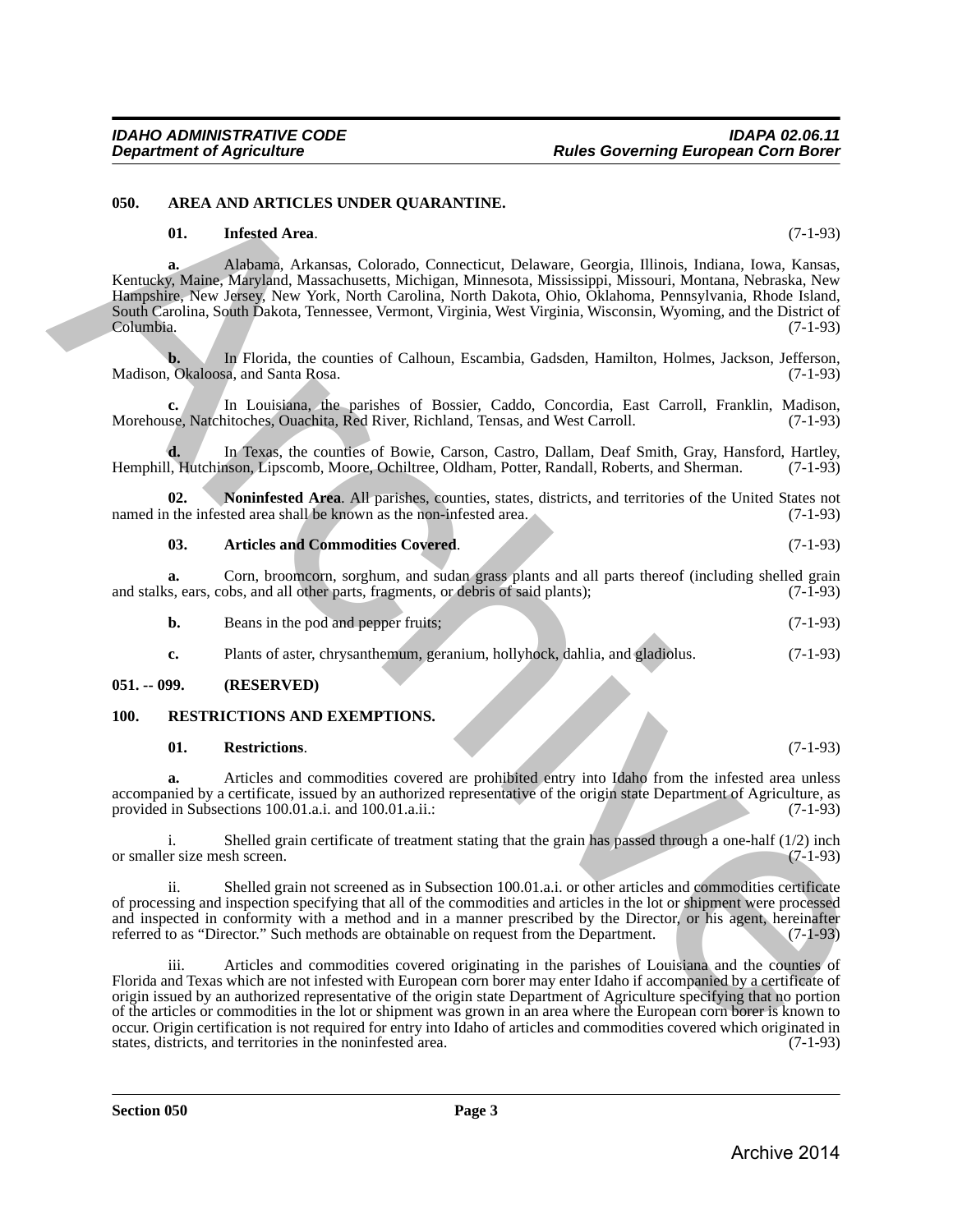**b.** All certificates must be dated and set forth the kind and quantity of articles or commodities constituting the lot or shipment covered thereby, the initials and number of the railway car or license number of the truck, and the names and addresses of the shipper and consignee. (7-1-93) truck, and the names and addresses of the shipper and consignee.

**02. Exemptions**. Certification requirements are waived on the following articles and commodities covered, with the stipulation that such articles and commodities are subject to inspection by the Director and must be free of plant portions or fragments capable of harboring European corn borer. (7-1-93) free of plant portions or fragments capable of harboring European corn borer.

<span id="page-3-5"></span>**a.** Shelled popcorn, seed for planting or clean sacked grain for human consumption. (7-1-93)

**b.** Beans in the pod or pepper fruits in lots or shipments of ten (10) pounds or less. (7-1-93)

**c.** Seedling plants or divisions without stems of the previous year's growth of aster, chrysanthemum or hollyhock. (7-1-93) or hollyhock. (7-1-93)

| d. | Dahlia tubers without stems. | $(7-1-93)$ |
|----|------------------------------|------------|

**e.** Gladiolus corms without stems. (7-1-93)

**f.** Very pungent types of pepper fruits. (7-1-93)

Articles and commodities covered when they have been processed or manufactured in a manner<br>ent of the Director eliminates all danger of carrying European corn borer. (7-1-93) that in the judgement of the Director eliminates all danger of carrying European corn borer.

**h.** The Director may, upon application, issue a permit to a recognized research agency to import quantities of the quarantined articles listed in Subsection 050.03 for experimental purposes. (7-1-93) specified quantities of the quarantined articles listed in Subsection 050.03 for experimental purposes.

#### <span id="page-3-0"></span>**101. -- 149. (RESERVED)**

#### <span id="page-3-1"></span>**150. VIOLATIONS.**

**01. Penalty**. Any person violating the provisions of these rules shall be subject to the penalty is of Title 22, Chapter 20, Idaho Code. (5-3-03) provisions of Title 22, Chapter 20, Idaho Code.

#### <span id="page-3-7"></span><span id="page-3-6"></span>**02. Incoming Shipments**. (7-1-93)

**a.** Any or all shipments of lots of the quarantined articles enumerated in Subsection 050.03 arriving in Idaho in violation of this quarantine shall immediately be sent out of the state, destroyed, or treated by a method and in a manner prescribed by the Director at the option and expense of the owner or owners, his or their responsible agents. (7-1-93) agents.  $(7-1-93)$ consisting the loc of Alterina must be detailed and set that has been anti-set of the contrast of the contrast of the contrast of the contrast of the contrast of the contrast of the contrast of the contrast of the contras

**b.** If any lot or shipment certified by the state of origin as prescribed in Subsection 100.01 shall be found to contain materials capable of harboring an infestation, the Director may review the program of the state of origin to determine if it meets the requirements of these rules. (7-1-93) origin to determine if it meets the requirements of these rules.

#### <span id="page-3-2"></span>**151. -- 199. (RESERVED)**

#### <span id="page-3-3"></span>**200. ENFORCEMENT POWERS.**

The Director of the Idaho Department of Agriculture is empowered to carry out all provisions of these rules. (7-1-93)

#### <span id="page-3-4"></span>**201. -- 999. (RESERVED)**